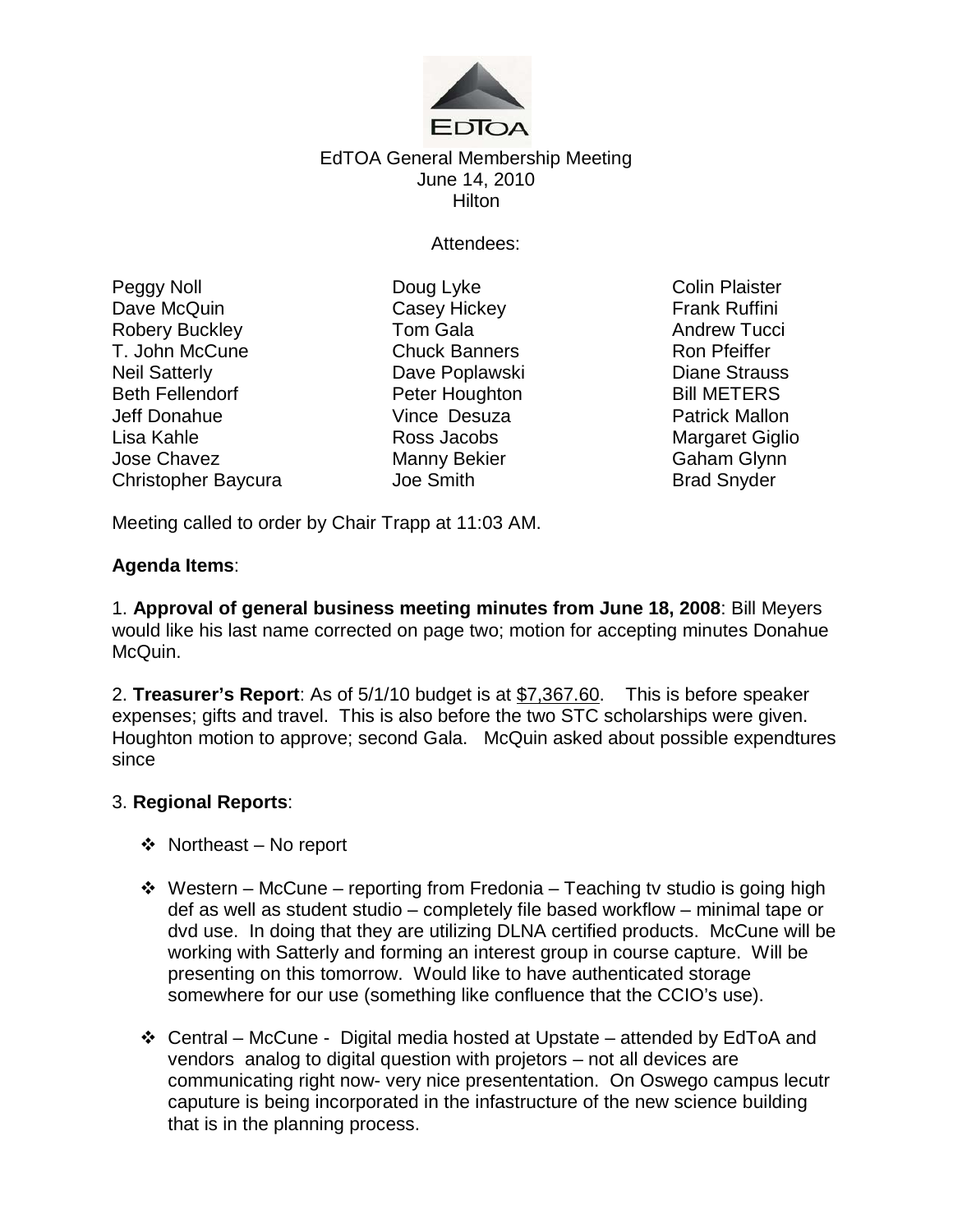

- $\div$  Southeast Noll Dutchess building new tech rooms not sure who they are going to be reporting too; right now they are reporting to the IT director. Gala – WCCC – construction everywhere – retro fitting classrooms and taking some apart to accommodate the renovations.
- New York Network Neil Satterly Seconds McCune's request to attend tomorrow's presentation. Introduced Poplawski. Would like tokno how you are managing the media that you are capturing on your campuses. Looking forward to hearing follow-up from Virtual STC from Fellendorph. Poplawski reported that OTB drop off…they still do some transmissions and as the chancellor looks forward to technology that they will re-access the receivers. If you are onwdering why they are not on all the time – check signal during lottery transmissions.
- **EdTOA Website [www.edtoa.suny.edu](http://www.edtoa.suny.edu/) Please let Houghton know if there are** member updates to your campus. Accessibility is a minor problem with our site and Houghton is soliciting assistance if any would like to offer.

# **Old Business:**

• Grant for CCUMC – Trapp gave background on CCUMC and had wished that EdTOA listserve could have been like that but encourages all members of EdTOA to join CCUMC if possible. October 6-10 in Buffalo – CCUMC will have their annual conference in Buffalo, NY. Donahue and Fellendorf have been working on a grant to assist UUP professionals attending this conference and EdTOA will be assisting CSEA in some way.

Donahue – wrote a campus joint labor management conference – if the grant comes through not all but almost all of the \$500 registration fee would be covered. They could not offer this to the community colleges since this was a UUP grant. If the grant comes through then EdTOA will be able to register with the discounted rate and have some of it covered.

### **New Business:**

1. Election of new officers – Hailey Ruoff cast one vote to elect David McQuin as incoming Chair.

T. John McCune was nominated as Chair Elect by Peter Houghton and seconded by Colin Plaister.

Peter Houghton; T. John McCune seconds - Hailey Ruoff will continue as secretary/treasurer.

2. Regional Representatives:

Central: Tc3 or Onondaga – we would like to see someone from there, Christopher Baycura